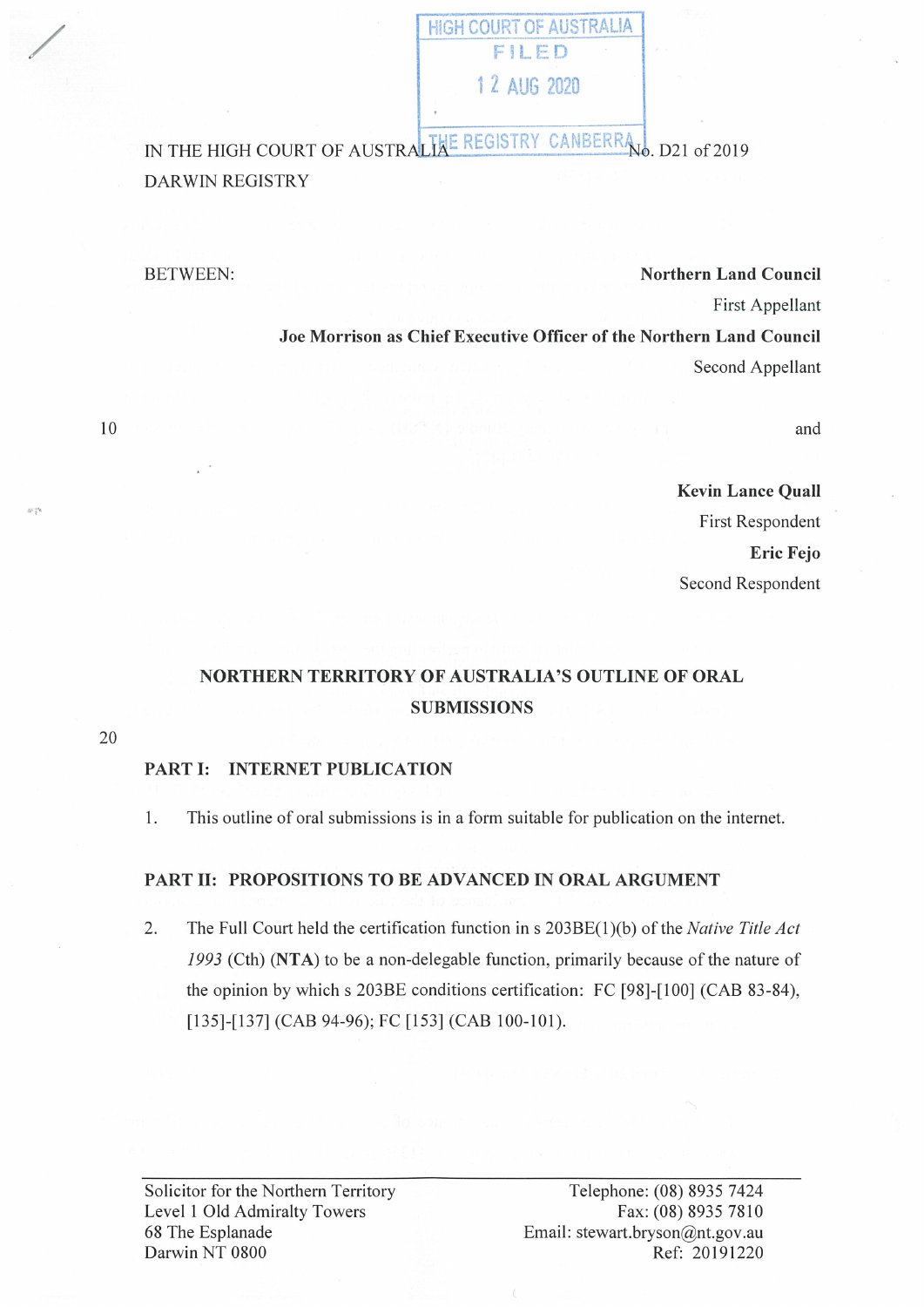**Representative bodies do not have a special aptitude (Northern Territory Submissions (NTS) [27]-[33])**

- 3. The legislative history of the criteria for recognition of representative bodies points against Parliament intending that any of the functions in Division 3 of Part 11 must be performed by a body that is composed representatively of the native title holders or other Aboriginal people of the area in question, because:
- (a) the NTA as originally enacted contained a criterion to that effect and Parliament deliberately chose to remove it: s 202 as enacted (Northern Territory Supplementary Bundle (**NTSB**) 5-6); cf. Respondents' Submissions 10 (**RS**) [30]-[32], [35], [45]-[47];
	- (b) since 1 July 2000, the NTA has not imposed any requirement for a representative body to be representative in its composition: FC [85]-[97] (CAB 77-82); NTSB 9-13.
	- 4. The NTA requires the Native Title Registrar to form opinions of the same nature and character as a representative body in performing the certification functions, including as a form of merits review for persons dissatisfied with a representative body's certification: NTS [29]-[31]; *Kemppi v Adani Mining Pty Ltd (No 2)* (2019) 271 FCR 423; [2019] FCAFC 117 at [94]-[99] (JBA Vol. 2, 788-790).

# **The NTA contemplates that a representative body will act through others (NTS [12]-** 20 **[19])**

5. Section 203FH is a rule of attribution that is expressed to apply for the purposes of Part 11 of the NTA. The significance of the rule is that it operates on a statutory assumption that directors, employees or agents of a representative body may form and hold opinions for the purposes of the Part. That is inconsistent with a construction of s 203BE that requires the representative body alone to form the opinions prescribed by that provision.

## **Scope of power in s 203BK (NTS [34]-[40])**

6. The Full Court's emphasis on the absence of an express power of delegation for representative bodies was misplaced: FC [135(a)], CAB 94). Part 11 of the NTA